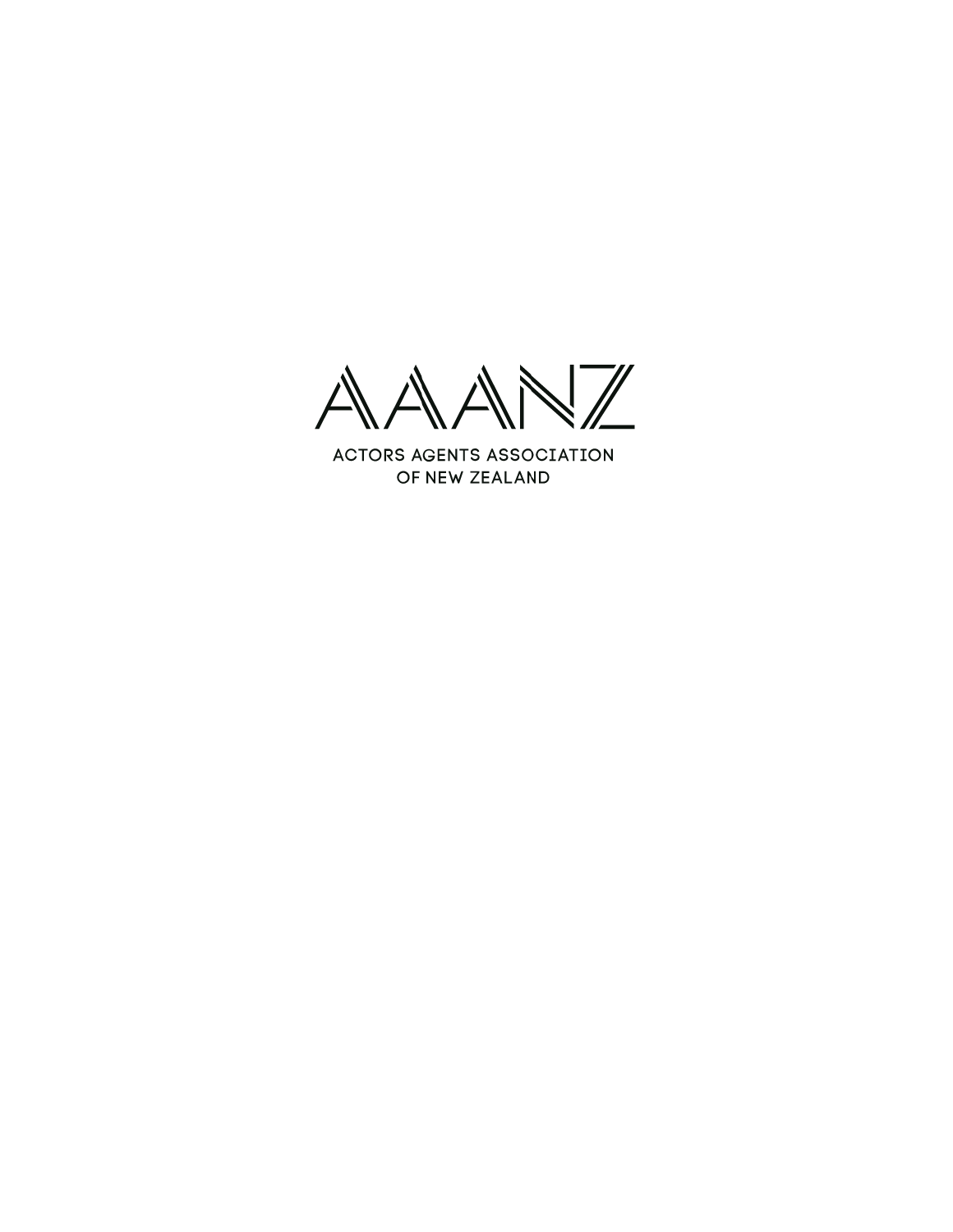**Contents** 

| Rule<br>Number | Heading                          | Page           |
|----------------|----------------------------------|----------------|
|                |                                  |                |
|                | Contents                         | 1              |
| 1              | Name                             | $\overline{2}$ |
| 2              | Objects                          | $\overline{2}$ |
| 3              | Powers                           | 3              |
| 4              | Membership                       | 3              |
| 5              | <b>Register of Members</b>       | 4              |
| 6              | <b>Cessation of Membership</b>   | 4              |
| 7              | <b>Expulsion of a Member</b>     | 4              |
| 8              | <b>Obligations of Membership</b> | 4              |
| 9              | The Board                        | 5              |
| 10             | Management by the Board          | 5              |
| 11             | Secretary                        | 6              |
| 12             | <b>Registered Office</b>         | 6              |
| 13             | Finance                          | 6              |
| 14             | <b>Execution of Documents</b>    | $\overline{7}$ |
| 15             | <b>General Meetings</b>          | $\overline{7}$ |
| 16             | <b>Annual General Meetings</b>   | 8              |
| 17             | <b>Special General Meetings</b>  | 8              |
| 18             | <b>Alteration of Rules</b>       | 8              |
| 19             | <b>Winding Up</b>                | 9              |
| 20             | <b>Definitions</b>               | 9              |

Rules Page **1** of **9**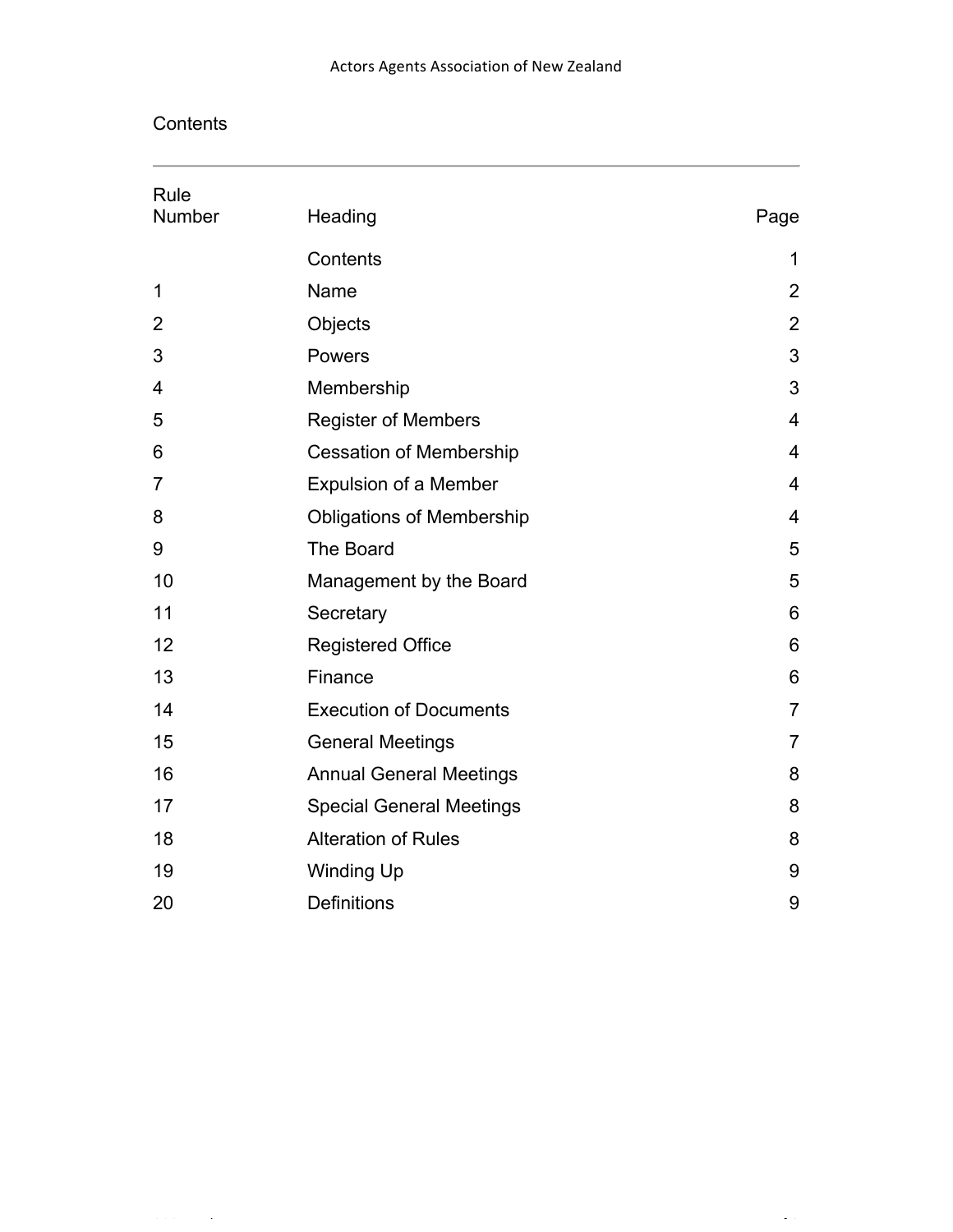# **AMENDED RULES OF ACTORS AGENTS ASSOCIATION OF NEW ZEALAND INCORPORATED**

#### **1 Name**

1.1 The name of the incorporated society shall be ACTORS AGENTS ASSOCIATION OF NEW ZEALAND INCORPORATED ("the Society").

## **2 Objects**

## 2.1 The primary objects of the Society are to:

- (a) Provide a single point of contact for agents and actors.
- (b) Provide a defined forum for agents to work with the industry at large for the benefit of actors and the good of the industry.
- (c) Provide a forum for agents to work with each other for the good of their profession.
- (d) Promote and maintain professional standards among actors agents in New Zealand.
- (e) Provide a forum for resolution of issues between actors, agents, and the industry as a whole.
- (f) Make regulations to advance the attainment of any of the above objects.
- (g) Do any act or thing incidental or conducive to the attainment of any of the above objects.
- 2.2 Notwithstanding any other provision, the Society shall not expend any money:
	- (a) Other than to further purposes recognised by law,
	- (b) For the sole personal or individual benefit of any member, proprietor or shareholder. No addition to or alteration of this clause shall be made which effects the tax exempt status/non-profit body status. The provisions and effect of this clause shall not be removed from this document and shall be included and implied into any document replacing this document.
- 2.3 The Society does not have the purpose of making a profit for a proprietor, member or shareholder and prohibits the distribution of property in any form to a member. No addition to or alteration of this clause shall be made which effects the tax exempt status/non-profit body status. The provisions and effect of this clause shall not be removed from this document and shall be included and implied into any document replacing this document.
- 2.4 No member, proprietor or shareholder of the Society or any person associated with a member, shall participate in or materially influence any decision made by the Society, in respect of a payment to or on behalf of that member or associated person of any income, benefit, or advantage whatsoever. No addition to or alteration of this clause shall be made which effects the tax exempt status/non-profit body status. The provisions and effect of this clause shall not be removed from this document and shall be included and implied into any document replacing this document.

2021 Rules Page **2** of **9**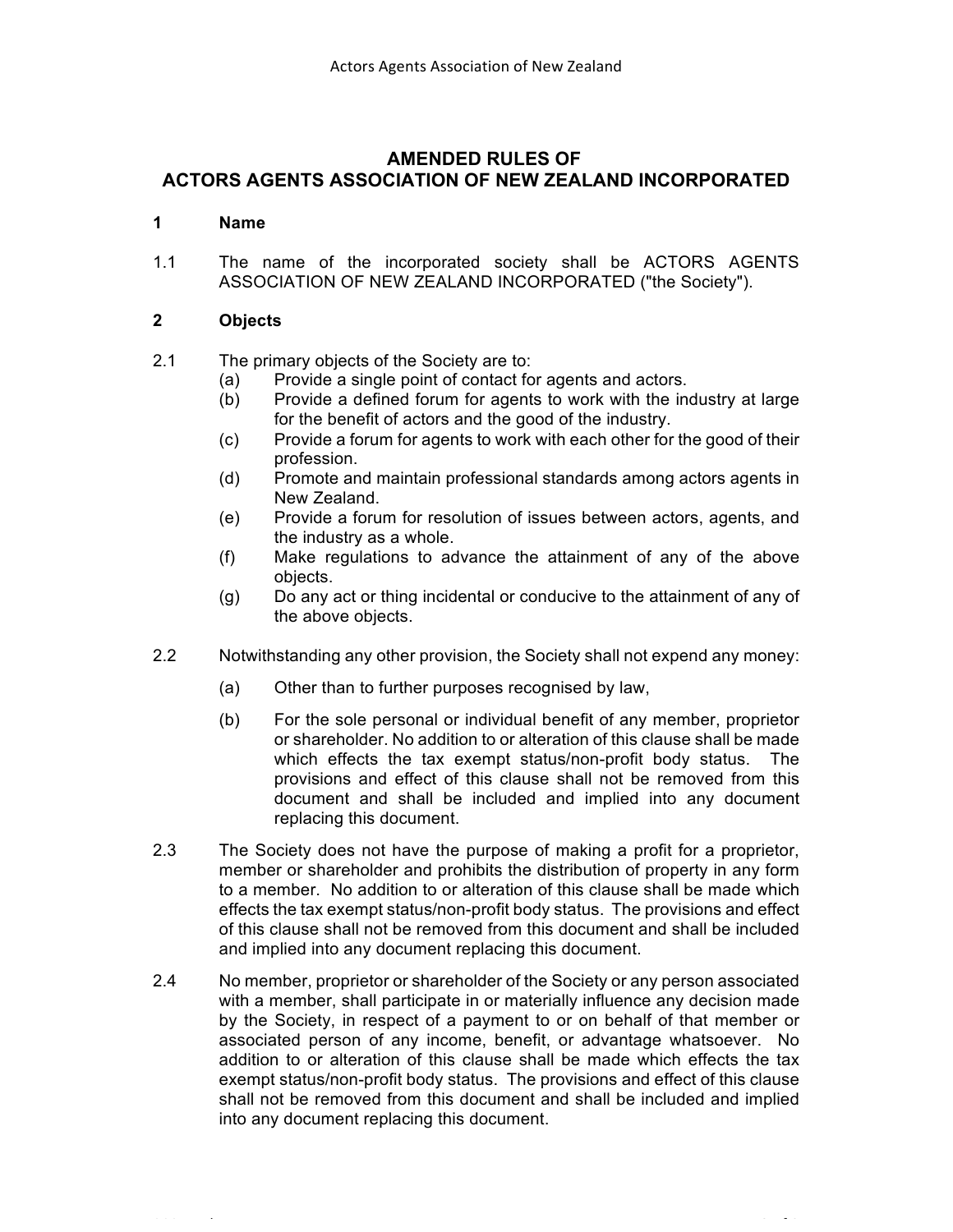2.5 Any such payment to or on behalf of a member, proprietor, shareholder or associated person of any income, benefit, or advantage whatsoever, shall be reasonable and relative to that which would be paid in an arms-length transaction (being open market value). No addition to or alteration of this clause shall be made which effects the tax exempt status/non-profit body status. The provisions and effect of this clause shall not be removed from this document and shall be included and implied into any document replacing this document.

## **3 Powers**

- 3.1 In addition to its statutory powers, the Society may:
	- (a) Raise money by subscriptions and through any other means authorised by the Rules, and
	- (b) Use such of its funds to pay the costs and expenses of furthering or carrying out its objects, and for that purpose may employ such people as may seem expedient, and
	- (c) Purchase, lease, hire or otherwise acquire, exchange, sell, lease or otherwise dispose of property, rights or privileges to further carry out its objects as necessary, and
	- (d) Negotiate and enter any joint venture agreements and other contracts to achieve the Society's objects, and
	- (e) Invest in any investment in which a trustee might invest, and
	- (f) Set up and operate a website covering the Society's activities, and
	- (g) Do all lawful acts and things incidental to or conducive to the attainment of the Society's objects.

## **4 Membership**

- 4.1 The initial members of the Society are those persons who are listed as Members in the application for incorporation of the Society.
- 4.2 A person will be eligible to become a Member of the Society if they meet the following criteria:
	- 4.2.1 Member Any entity which carries on business as an actors agent in New Zealand.
	- 4.2.2 and at the discretion of the board with a minimum of two thirds of Board members voting to grant membership.
- 4.3 Members will be entitled to the benefits of membership, as determined by the Board from time to time, including the right to speak at Annual General Meetings and put themselves forward for Board membership.
- 4.4 Any entity wishing to become a Member shall apply to the Board in accordance with the procedure adopted by the Board from time to time, and upon acceptance shall pay the appropriate subscription fee and shall thereupon become a Member. The Board will consider all applications for Membership received from any entity if they meet the criteria in Rule 4.2. A minimum of two thirds of Board members must vote to either grant or refuse membership.
- 4.5 Any entity not being an individual shall, upon becoming a Member, nominate an individual who is an officer or employee of the Member as its representative

2021 Rules Page **3** of **9**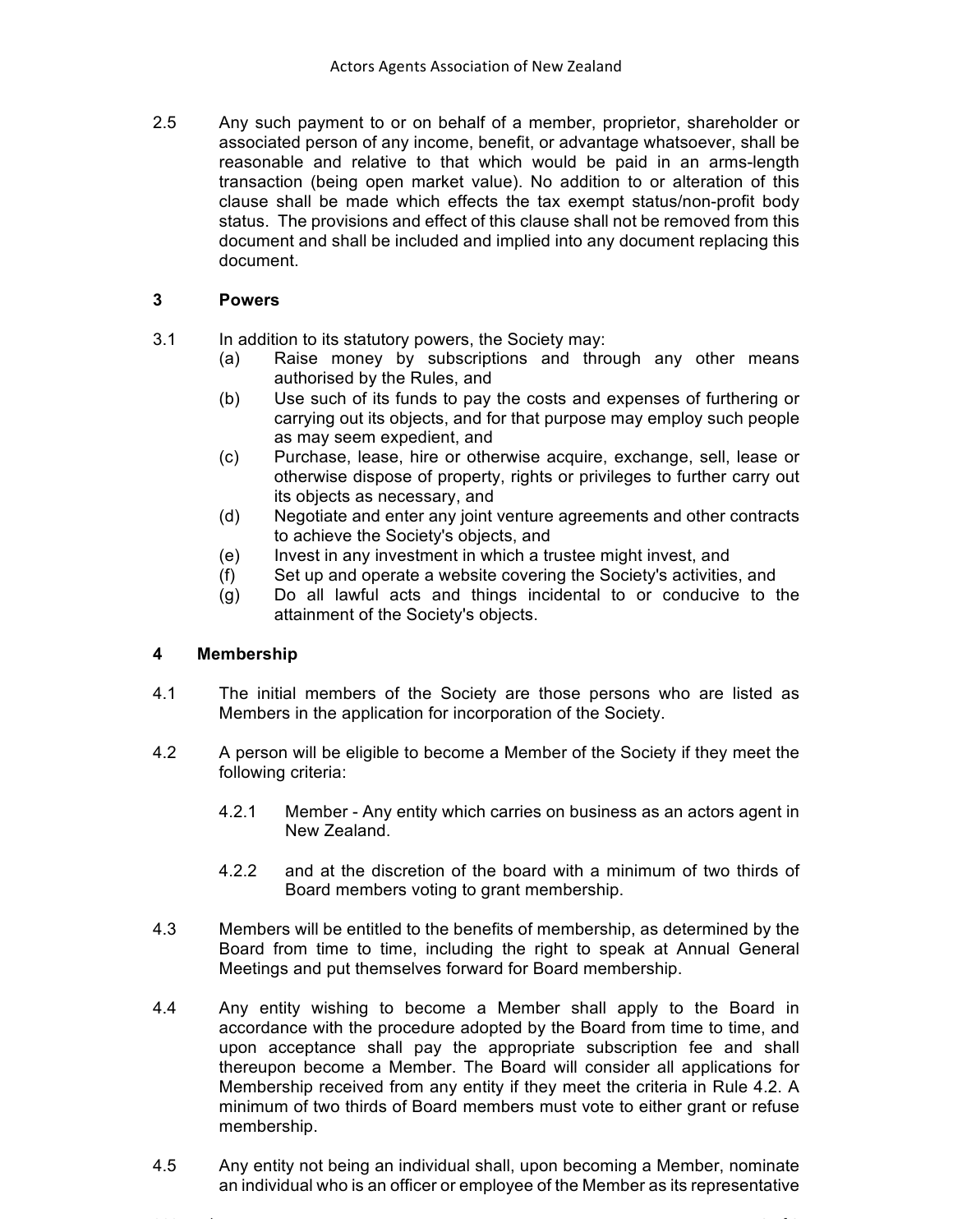and who shall be entitled to vote at all meetings in the name and on behalf of the Member. Any change of a nominated representative shall be notified in writing to the Secretary by such Member. It Is the responsibility of the representative to ensure that all Members and their officers, directors. partners and employees are conversant with and abide by the Rules and Code of Conduct of the Society.

- 4.6 Every Member shall pay an annual subscription fee to the Society. The amount of the annual subscription fee and terms of payment thereof shall be as set by the Board from time to time.
- 4.7 Failure to renew an annual subscription fee shall be deemed to be notice of resignation from the Society.

## **5 Register of Members**

5.1 The Secretary shall keep and maintain a register of Members which shall contain the full name, address and occupation of each Member and the date at which they became a Member. The register of Members shall be available for inspection and copying by Members upon request.

## **6 Cessation of Membership**

6.1 Any Member may resign from the Society by written notice to the Secretary. The Secretary shall record the date of the Member's resignation. Resignation shall not entitle the Member to any refund of the annual subscription fee.

## **7 Expulsion of a Member**

- 7.1 If the Board determines that a Member has failed to comply with these Rules or the Code of Conduct, or the Board determines that a Member is guilty of conduct unbecoming of a Member or prejudicial to the interests of the Society, the Board may resolve to:
	- 7.1.1 expel the Member from the Society; or
	- 7.1.2 suspend the Member from membership of the Society for a specified period.
- 7.2 The Board must promptly notify the Member in writing by letter or email of its resolution to expel or suspend the Member and the grounds on which the decision is based. The Member shall have seven working days to appeal the decision.

## **8 Obligations of Membership**

- 8.1 Members must treat all Information relating to commercial arrangements entered into by the Society as strictly confidential and must not disclose any information regarding the Society to any third party without the prior written approval of the Society.
- 8.2 Members must attend or provide a proxy to at least four meetings, including the AGM, per year. For the remaining meetings, Members may elect a proxy, who must be a current Member, prior to each meeting. All proxy appointments

2021 Rules Page **4** of **9**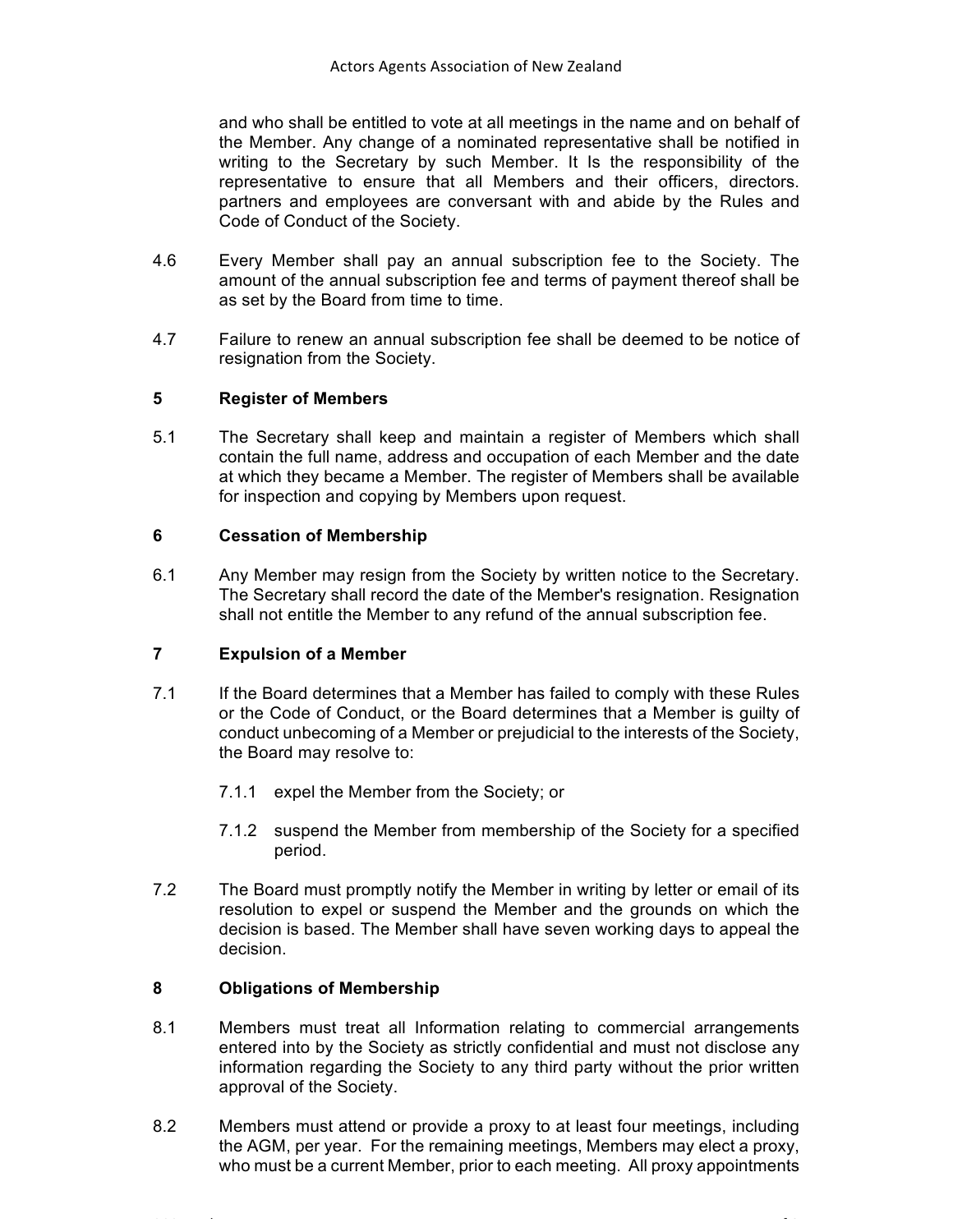should be in writing and sent by email to the Appointee, Chairperson or acting Chairperson, and Secretary.

#### **9 The Board**

- 9.1 The Board of the Society shall be comprised of one representative from each Member. Each Member shall nominate an individual to represent that Member on the Board until the end of the next AGM. From their number, the Board shall elect three Officers, being a Chairperson, a Secretary, and a Treasurer. Each year at the Annual General Meeting, the representatives of the Members shall appoint the Officers until the end of the next AGM.
- 9.2 If the position of any Officer becomes vacant between Annual General Meetings that vacancy shall be filled by the Board.
- 9.3 Each Officer shall within one calendar month of submitting a resignation or ceasing to hold office deliver to that Officer's successor all books, papers and other property of the Society possessed by such former Officer.

#### **10 Management by the Board**

- 10.1 From the end of each Annual General Meeting until the end of the next, the Society shall be administered, managed and controlled by the Board, which shall be accountable to the Members for the implementation of the policies of the Society as approved by any General Meeting.
- 10.2 Subject to these Rules and the resolution of any General Meeting, the Board may exercise all the Society's powers, other than those required by statute or by these rules to be exercised by the Society in a General Meeting.
- 10.3 The Board shall meet at such times and places and in such manner as it may determine and otherwise where and as convened by the Chairperson or Secretary.
- 10.4 All Board meetings shall be chaired by the Chairperson or in the Chairperson's absence by some other Board member elected for the purpose by the meeting, and any such chairperson shall have a deliberative and casting vote.
- 10.5 The quorum for Board meetings is at least half the number of the Board members.
- 10.6 Only Board members elected or appointed under the Rules and a proxy for a Member appointed in accordance with rule 8.2, shall be counted in the quorum and be entitled to vote.
- 10.7 The Board may appoint subcommittees consisting of such persons as it thinks fit and with or without power to co-opt, but such subcommittees shall have no power to commit the Society to any financial expenditure without express authority by resolution of the Board.
- 10.8 The Board and any subcommittee may act by resolution approved by a majority of the Board or subcommittee in the course of a telephone conference call or through a written ballot.

2021 Rules Page **5** of **9**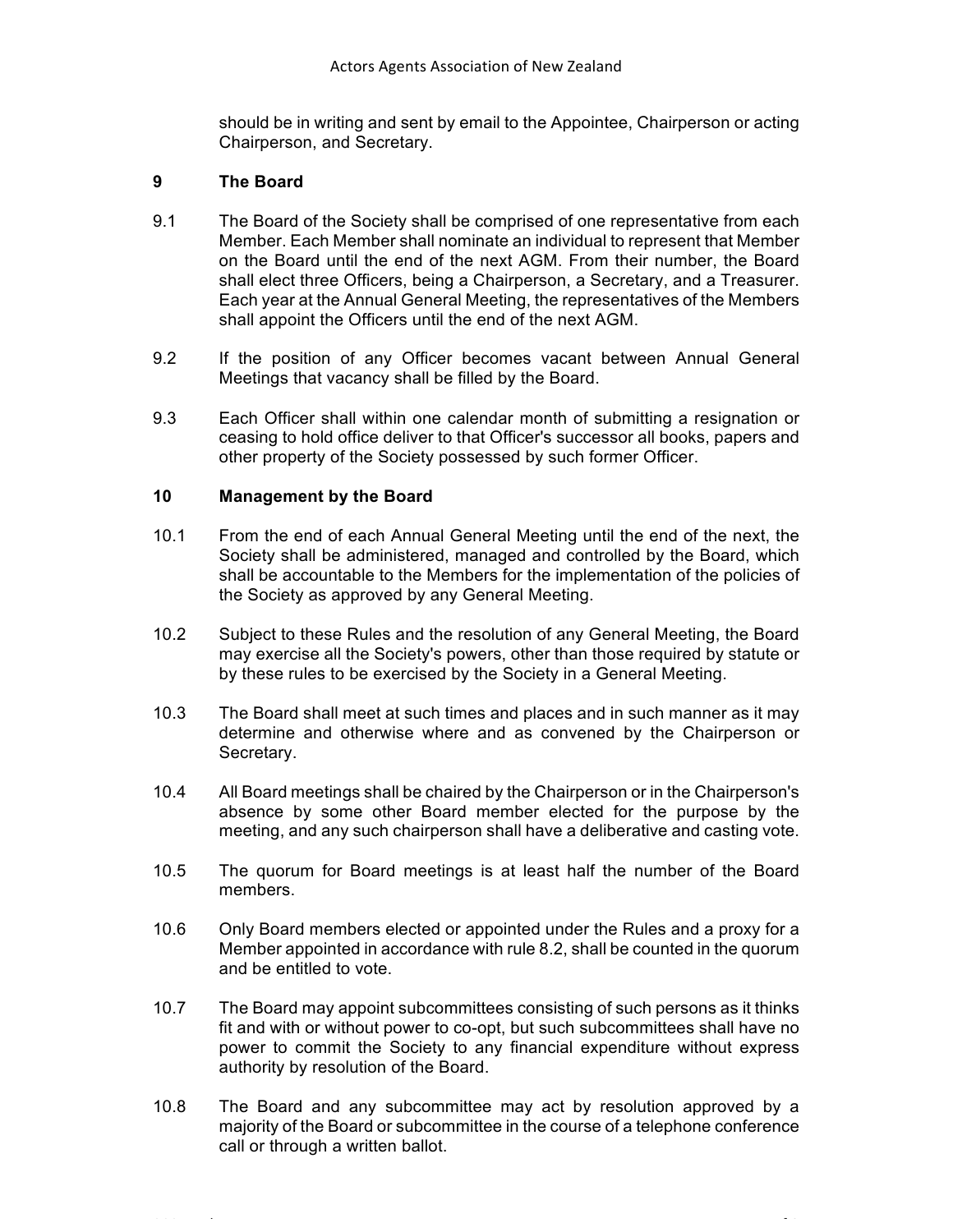- 10.9 The Board may from time to time make regulations for the conduct and control of Society activities.
- 10.10 The Chairperson shall, in addition to all other duties described in these rules, generally oversee and direct the affairs and business of the Society.
- 10.11 Other than as prescribed by statute or these Rules, the Board may regulate its proceedings as it thinks fit.
- 10.12 Subject to statute, these Rules and the resolutions of General Meetings, the decisions of the Board on the interpretation of these Rules and all matters dealt with by it in accordance with these Rules and on matters not provided for in these Rules shall be final and binding on all Members.

#### **11 Secretary**

- 11.1 The Secretary shall record the minutes of all General Meetings and Board meetings, and all such minutes when confirmed by the next such meeting and signed by the chairperson of that meeting shall be *prima facie* evidence that that meeting was duly called and shall *prima facie* be a true and correct record of what occurred at that meeting.
- 11.2 The Secretary shall hold the Society's records, documents, and books.
- 11.3 The Secretary shall deal with and answer correspondence and perform such other duties as directed by the Board.

## **12 Registered Office**

12.1 The Registered Office of the Society shall be at such place as the Board from time to time determines.

#### **13 Finance**

- 13.1 The Treasurer shall keep such books of account as may be necessary to provide a true record of the Society's financial position, report on the Society's financial position to each Board meeting, and present an annual Statement of Accounts (Income and Expenditure Account and Balance Sheet) to the Annual General Meeting.
- 13.2 The Board shall maintain bank accounts in the name of the Society. All transactions will be administered by the Treasurer. The Treasurer will present a summary of transactions made, at the next available Board Meeting, for approval.
- 13.3 All money received on account of the society shall be banked within seven days of receipt.
- 13.4 All accounts paid or for payment shall be submitted to the Board for approval of payment.
- 13.5 The Society's financial year shall commence on 1 April of each year and end on 31 March of the following year.

2021 Rules Page **6** of **9**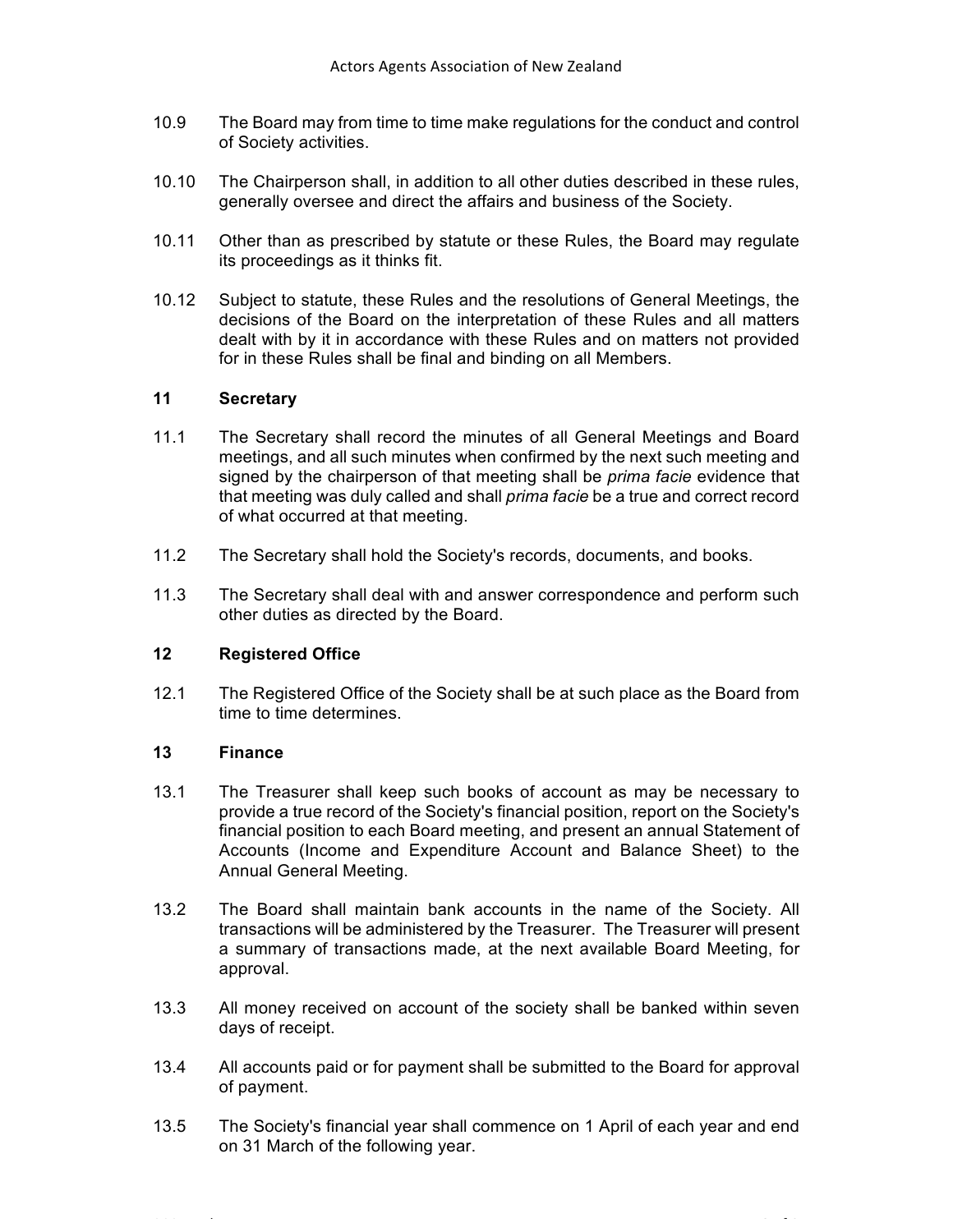13.6 The Annual General Meeting each year may appoint an auditor (who is a member of the New Zealand Society of Accountants and not a Member of the Society) to audit the annual accounts of the Society and provide a certificate of correctness of the same, and if any such auditor is unable to act the Board shall appoint a replacement auditor.

## **14 Execution of Documents**

- 14.1 The Common Seal of the Society, if any, shall be retained by the Secretary.
- 14.2 Documents shall be executed for the Society pursuant to a resolution of the Board:
	- (a) By affixing the Common Seal, if any, witnessed by any one of the Chairperson or Secretary and countersigned by some other Board Member, or
	- (b) By any one of the Chairperson or Secretary and some other Board Member signing on behalf of the Society.

#### **15 General Meetings**

- 15.1 A General Meeting is either an Annual General Meeting or a Special General Meeting.
- 15.2 At least 14 days before any General Meeting the Secretary shall post or email to all Members written notice of the business to be conducted at the General Meeting (including in the case of Annual General Meetings copies of the Annual Report, Statement of Accounts, and list of and information about nominees, and notice of any motions and the Board's recommendations in respect thereof under Rule 15.8), and the failure for any reason of any Member to receive such notice shall not invalidate the meeting or its proceedings.
- 15.3 General meetings may be attended by all, but only Members are entitled to vote.
- 15.4 A financial Member shall be entitled to vote by written proxy in favour of another financial Member who is present, but no other proxy voting shall be permitted. All proxy appointments should be in writing and sent by email to the Appointee, Chairman, or acting Chairman, and Secretary.
- 15.5 The quorum for General Meetings is more than half of the Members. Only the Members elected or appointed under the Rules and a proxy for a Member appointed in accordance with rule 8.2, shall be counted in the quorum and be entitled to vote.
- 15.6 All General Meetings shall be chaired by the Chairperson or in the Chairperson's absence by some other Board member elected for the purpose by the Meeting, and any such chairperson shall have a deliberative and casting vote.
- 15.7 Voting at General Meetings shall be by voices, by show of hands or, on demand of the chairperson or of any Member present, by secret ballot. On any secret ballot, each Member shall be entitled to one vote.

2021 Rules Page **7** of **9**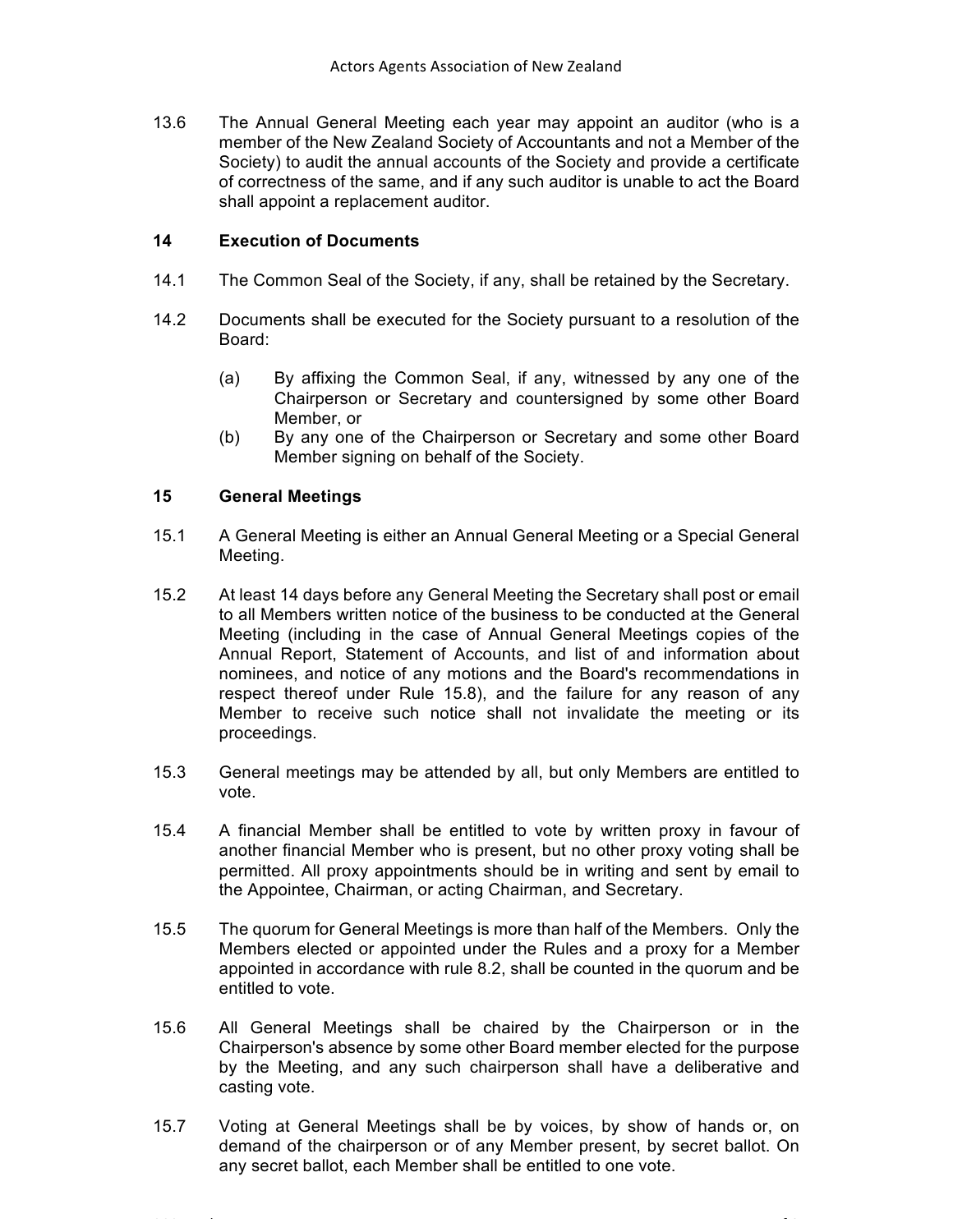15.8 Any Member wishing to give notice of any motion for consideration at any General Meeting shall forward written or email notice of the same to the Secretary not less than 28 clear days before the date of the meeting. Motions for consideration given with less than 28 days notice may be accepted at the discretion of the Elected Officers.

#### **16 Annual General Meetings**

- 16.1 The Annual General Meeting will be conducted in accordance with the rules relating to General Meetings in Clause 15.
- 16.2 The Annual General Meeting shall be held between I April and 31 August in each year at a time and place fixed by the Board.
- 16.3 The business of the Annual General Meeting shall be:
	- (a) Minutes of the previous General Meeting(s),
	- (b) Annual Report of the Chairperson,
	- (c) Statement of Accounts,
	- (d) Election of Officers,
	- (e) Motions of which notice has been given,
	- (f) Approval of plans for the balance of the current and next calendar years,
	- (g) General business, and
	- (h) Place of next Annual General Meeting.

## **17 Special General Meetings**

- 17.1 Special General Meetings will be conducted in accordance with the rules relating to General Meetings in Clause 15.
- 17.2 Special General Meetings may be called by the Board, or by written requisition to the Secretary signed by not less than a quarter of the financial Members.

#### **18 Alteration of Rules**

- 18.1 These Rules may be amended or replaced by resolution of any General Meeting passed by a two-thirds majority of all Members.
- 18.2 Any proposed motion to amend or replace these Rules shall be signed by at least two thirds of the Members and given in writing to the Secretary at least 28 clear days before the General Meeting at which the motion Is to be considered, and accompanied by a written explanation of the reasons for the proposal.
- 18.3 At least 14 days before the General Meeting at which any such proposal is to be considered the Secretary shall post written notice of the proposed motion, of the reasons for the proposal, and of any recommendations from the Board in respect thereof to all Members.
- 18.4 No addition to or alteration of the objects clauses 2.2 (b), 2.3, 2.4 or 2.5 shall be made which affect the tax exempt status/non-profit body status. The provisions and effect of this clause shall not be removed from this document and shall be included and implied into any document replacing this document.

2021 Rules Page **8** of **9**